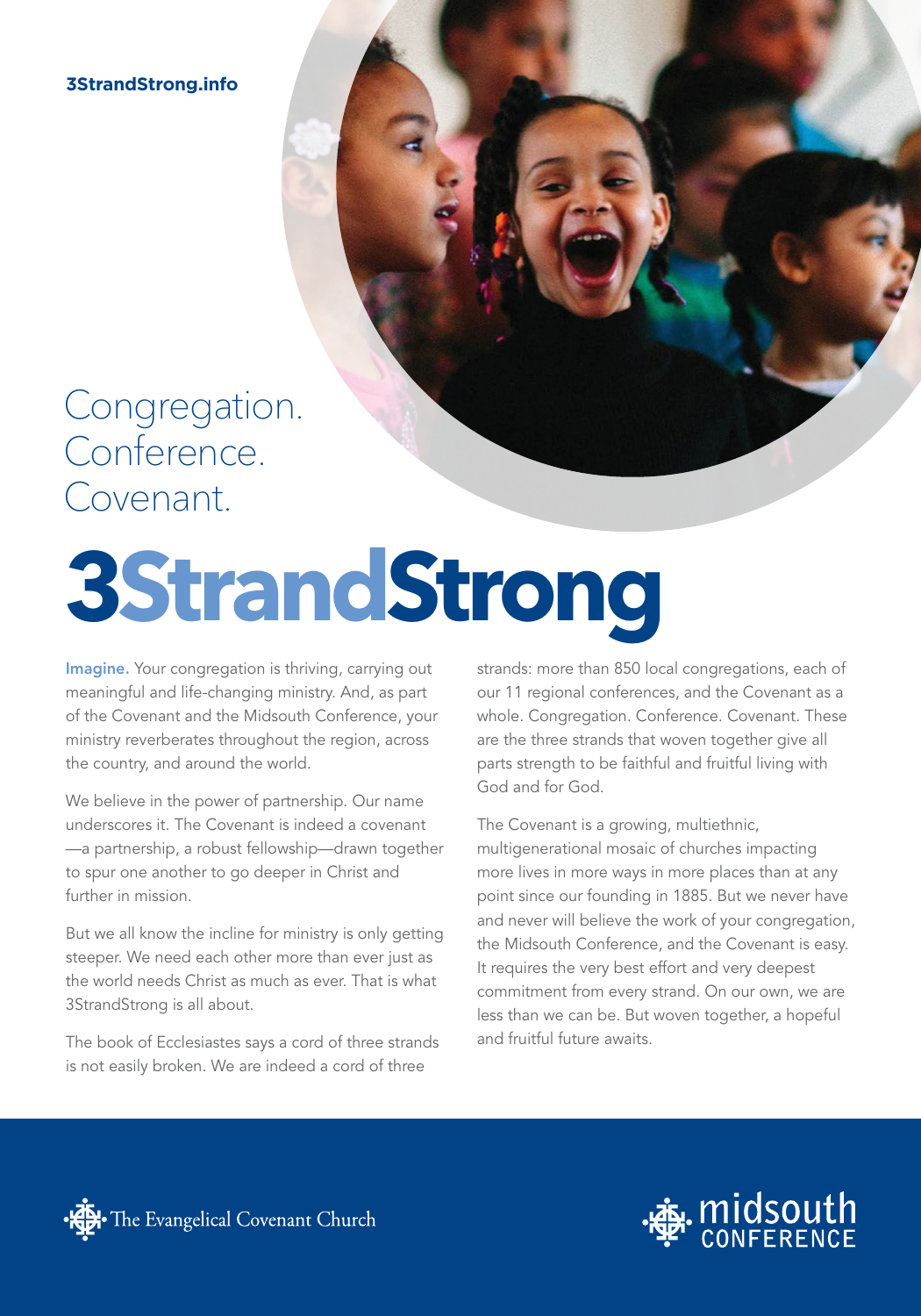**3StrandStrong.info**

## The **Opportunity**

The overarching mission of the Covenant is to partner together to see more disciples among more populations in a more caring and just world. To accomplish that, we pursue five mission priorities: start and strengthen churches, make and deepen disciples, develop leaders, love mercy do justice, and serve globally. In the Midsouth Conference, we give particular attention to starting, strengthening, and networking healthy missional churches in the five-state region.

*We believe the local church is God's basic strategy for reaching the world. And so the aim of the Midsouth Conference and Covenant is clear: to serve our churches and unite our churches in service together.*



### You help us serve every church, including your own, through:

- Vitality resources to evaluate and plan for a healthy, missional future
- Clergy who are continually growing as competent servant leaders
- Events and resources for the discipleship of children, youth, and adults
- Resources and training for impacting your community through evangelism and community transformation

### You help us unite every church in service together, including your own, through:

- International partnerships in 40 countries around the world, where we work alongside national leaders to advance our shared mission priorities globally
- Church planting throughout the United States and Canada
- Community transformation ministries in affordable housing, low-income medical clinics, immigration services, senior housing, and group homes for adults with developmental disabilities and more

### As a result of this partnership, in the next five years we envision:

- Sending 50 new missionaries
- 125 new congregations in the United States and Canada, of which 10 will be in our conference
- 50,000 new followers of Christ
- 500 newly credentialed clergy
- 125 neighborhood transformation initiatives in local churches and communities
- Consultatioin to navigate important processes such as pastoral searches
- Practical resources for church management
- Employee benefit programs
- Loan programs for land and facility projects



• Every congregation walking toward a healthy, missional future • Every pastor engaged in personal and professional pathways of healthy

missional leadership

events

• Every lay leader resourced with accessible materials and training





Het The Evangelical Covenant Church

GARY WALTER President

GARTH BOLINDER Superintendent